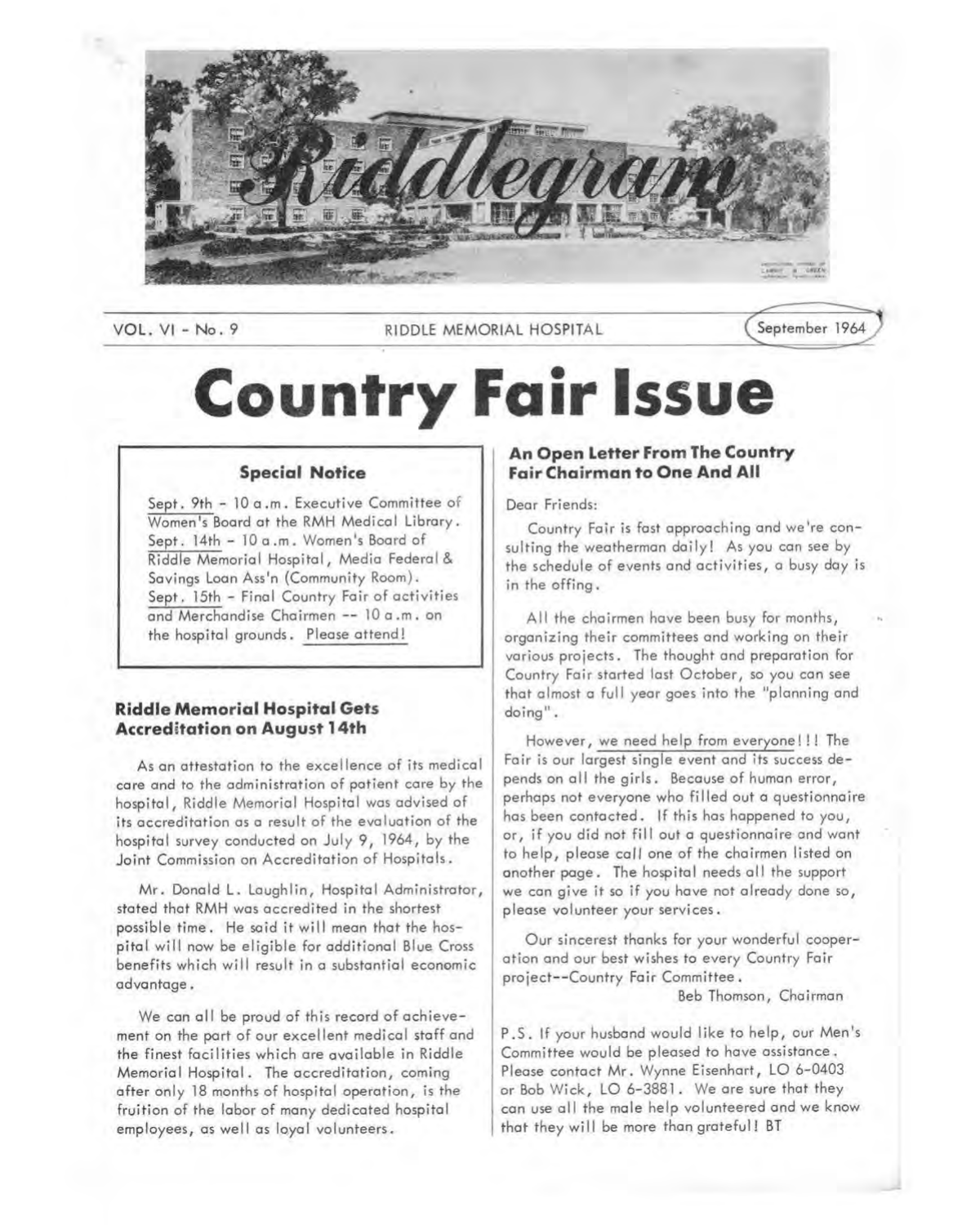#### **Riddle Country Fair**

Saturday, September 19, 1964 (Rain Date--September 20, 1964)

#### SCHEDULE OF EVENTS

10:00 A.M. - Opening Ceremonies by the Sun Valley High School Band and Drill Team -- Mr. Joseph P. DeAugustine, Director. 11:00 A.M. "Concert in the Park" by the Chester City Band, Mr. Thomas G. Leeson, Director. 12 noon - Mr. Frank Scalzo in his "The Magic of Food" show (through the courtesy of H.J. Heinz  $Co.$ )

12:30 - 2:30 P .M. - Luncheon ond Fashion Show in the "Horseshoe Inn" (cafeteria) - Informal Modeling by Strawbridge & Clothier, Springfield

#### AND

The Famous Chihuahua Models, "Golden Bambi" and "Wee Honey Bee", owned by Mrs. Wilson Pierson and wearing fashions by Maiselle of Atlantic City.

l:00- 3:00 P.M. - Little German Band

1:00 P .M. - Judgins of Art Exhibit by: Philip Jamison, Carol Pyle Jones, and Betty D. Wesson (To date, 38 amateur, semi-pro and pro artists ·have entered this outdoor exhibit).

1:00 through 4:00 P .M. (on the Half Hour from Hospital Lobby) --Tours of the Hospital.

2:00 - 4:00 P .M. - Celebrity Auction, H. Gibson Scherer, auctioneer. Over 80 articles donated by celebrities.

4:00 - 5:00 P .M. - Walter Ziegler and his dancing dogs.

5:00 P.M. - Drawing for ALL CHANCES AND PRIZES.

# ALL DAY EXHIBITS:

Mr. Jack Grotz and his Antique Cars Mr. George Basinger, Blacksmith Mrs. Helen Bushnell, Decorative Art Mr. Thomas Fetter, Potter Mrs. Dorothy Marvel, Christmas Decorations Mr. Joseph Messersmith, Colonial Tinsmith Mr. Johnny Ott 's Exhibit of Hexology Mrs. Margaret Segal, Pastel and Charcoal Portraits Mrs. Mary Weinlein, Ceramic Jewelry

(Ed. Note: (Charcoal profile-\$2.00, \$3.00 Charcoal-full face); Pastel Profile, \$5.00; Pastel-full face, \$10.00) ADH

# **The Etcetera Column -**

(Designed to show appreciation and call attention to notable acts)

Our heartfelt thanks to Mrs.. Charles J. (Nora) Briel, a member of the Lima Aux., who is our Music Chairman and who is directly responsible for obtaining the superb musicians which we will hove at the Fair this year. She contacted the Chester City Band, the Sun Valley High School Band, and the Little German Band. She has done this for us for a few Fairs too!!! Nora says that anyone needing good music should contact Mr. Rosenberg of the Musicians Union, Local 484 of Chester, Pa. and they can supply any type of music for any offoir! !

To our terrific nurses for all the work they have put into the financing of their Fair Booth, our gratitude! Mrs. Wood, Miss Hazin, Miss Curney were instrumental in the two cake sales and two  $50 - 50$  clubs to raise funds....

To Mr. William B. Sweetland, the Publisher of the Delaware County Daily Times, 703 feminine hugs and to his crew, Mr. Art Mayhew, and John Hopkins for doing the Fair Supplement, aiding publicity!!!

# **A Special Note of Thanks To:**

The Parkside Retired Men's Club, under the direction of Mr. Charles Sapovitz, who painted and assembled booths and did all sorts of jobs! **This**  incredible group of men (the oldest is 84; the youngest is 68) helped our cause more than we can say. So to Messrs. Matthew Sharples, Mike Yulak, Mason Latham, Abner Walker, Joe Robison, Harry Cullis, Matthew Miller and finally Charles Sapovitz himself-our blessing on all of you dear, dear men for your excellent cooperation!!! Mr. Sapovitz said, "It was wonderful the way we were treated by Mrs. Putt and Mrs. Thomson. It was a privilege to help your cause and we were happy to do it. Do not hestitate to call upon us in the future when you need us. We shall be more than happy to come out and help you. The hospital is a worthy cause and all of us men realize this fact. It helps everyone!"

PUBLICITY JOTTINGS ...... ON YOUR DIAL WXUR -- Sept. 9th -- Marion Pedlow Show at 9:15 a .m. -- Miriam McCafferty and Donnie Watson to appear as guests. WXUR -- Sept. 16th -- Marion Pedlow Show

9:15 a. m. -- Mr. Donald L. Laughlin, Mary Mallon WEEZ -- Sept. 15th -- Grace Kaulfuss Show-

9:05 a. m.-Ruby Maier and "Skip" Baird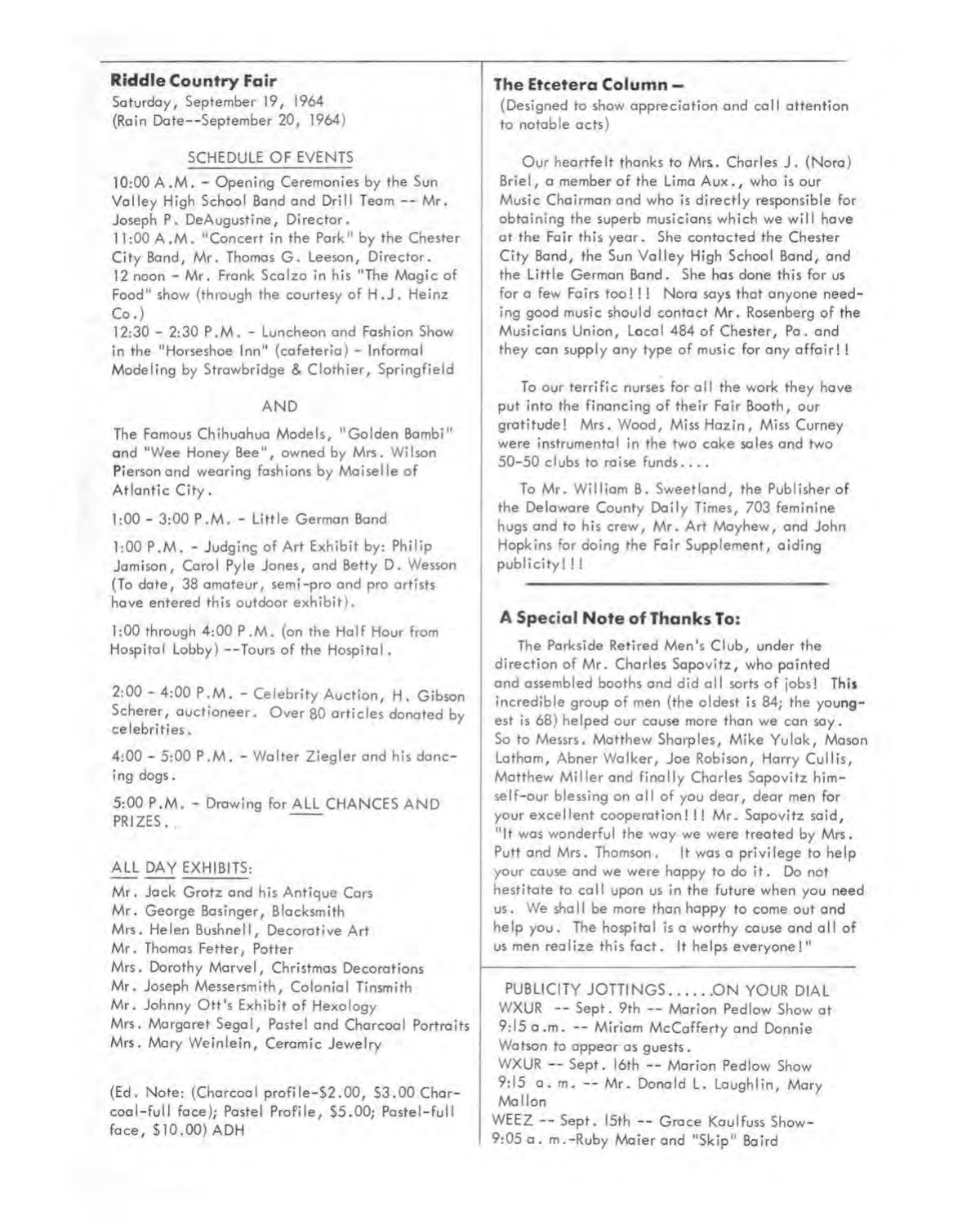# **11THIS IS OUR KIND OF FAIR"**





1964 COUNTRY FAIR EXECUTIVE BOARD **ANTIQUE** BOOTH - (L toR) Peggy Beatty, Allon Putt ond Beo Hock





ART EXHIBIT - (L to R) Beb Thompson, Betty Abel, and Bibby Breen AT THE LOBBY TREE - L to R.) Miriam McCofferty, Mary Mallon and Ruby Moier



CELEBRITY AUCTION - (L to R.) Donnie Watson, Beb Thompson and Joan Aikens GENERAL VIEW OF COUNTRY FAIR







The Carousel **Donnie Watson, Supersalesgal** Gypsy Tea Reader MIKE, The Pizza Man





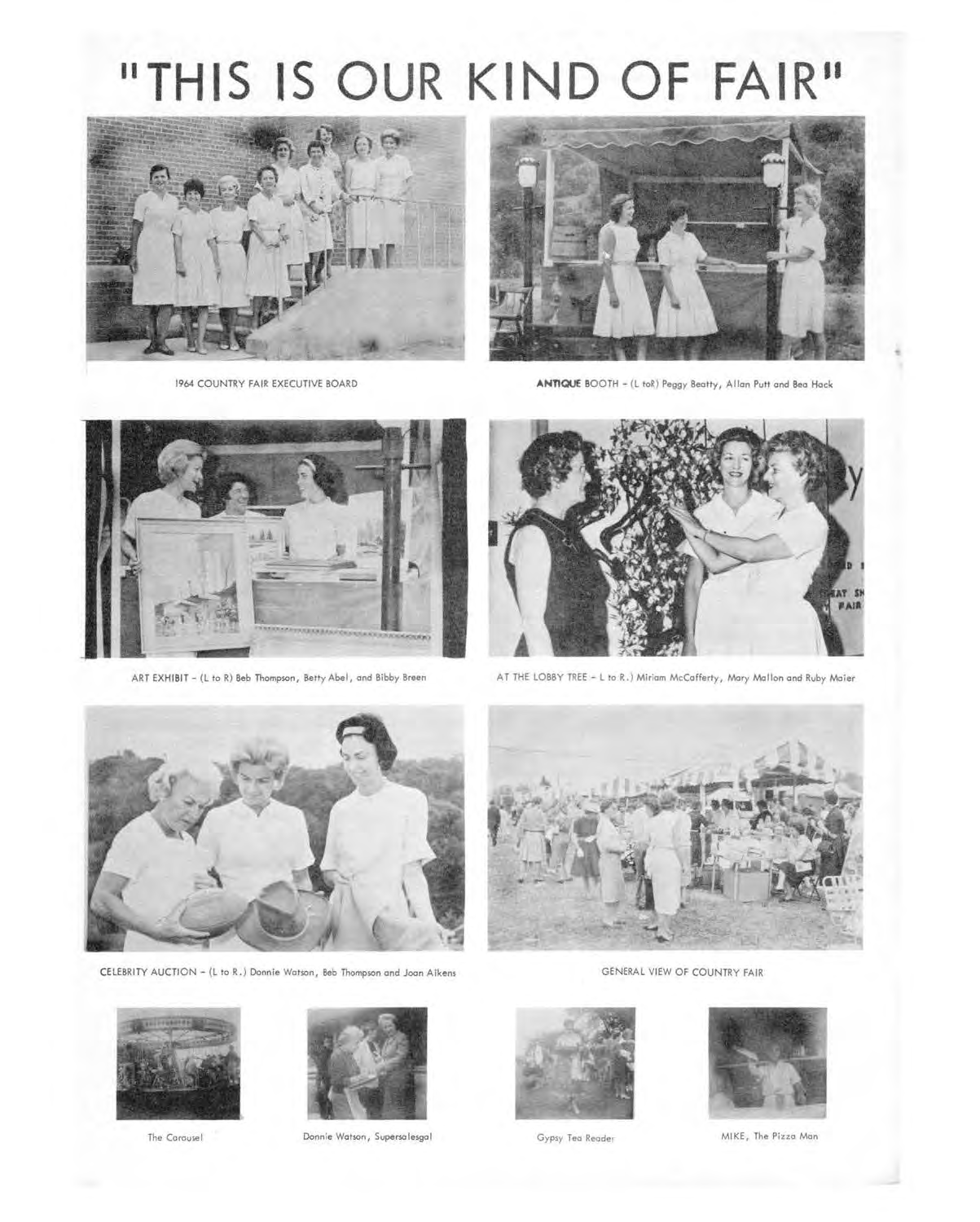# **The "Beehive" List of Prizes Donated By The Auxiliaries**

Beatty Hills - Crabapple Tree Bowling Green - Twenty Five silver dollars Cheyney - Crocheted Table Cloth or Spread Concord - Books of Green Stamps Gradyville - Ladies Wrist Watch Lima - Money Tree (worth \$25.00) Media - Golf Cart Middletown - Antique Doll Moylan-Rose Valley - Cocktail Hat Nether Providence - G.E. Electric Carving knife and holder. Riddlewood - Handmade Cone Wreath **Rose** Tree- Beaded Bag and Kid Gloves Springfield - Ski Apparel Springhaven - King-size Bed spread Swarthmore - Basket of Cheer Upper Providence - Gourmet Basket Wawa - Bicycle (Tickets for these wonderful prizes will be on sale at the "Beehive" all day and will cost five for a

# **Future Calendar of Events**

dollar.)

October 10th - Concord Aux. -- Family Night at Sun Center, Feltonville. Feature - "Bozo" the clown. Entertainment and variety for all. October 10th - Springfield Aux. - Wine Testing- "Sip, Sup and Swing" - Buffet Supper and Dancing. #3.00 per ticket. Old Mill in Rose Valley. Call Mary Mallon - 565-0335.

October 10th - Riddlewood Aux - Puppet Show. "Story Book Puppeteers" with Mrs. W. W. Hayes of West Chester. At Glenwood Elementary School --Admission -25¢ to all. At 2:00 P.M.

October 16th - Teenage Hootenanny. Full details in October Riddlegram.

October 16th - Middletown Aux. Dance at the Springhaven Country Club, contact Middletown members for tickets.

November 17th - Lima Aux. Annual Bazaar at Lima Fire House. There will be a Christmas Booth, Handwork, Pantry, other features. Full course dinner served from 4:00 P.M. to 7:00 P.M. - Home cooked and with all the trimmings.....

## THERE WILL BE BEAUTY ON PARADE AT FAIR

We expect to have a number of local beauty queens to grace the Country Fair this year. We know that Miss State College and Miss Lima will be helping at booths. We also may be able to have Miss Middletown and Miss Lenni Heights and (fingers crossed) Miss Pennsylvania--and (if we are lucky) the new Miss America!

# **List of Chairmen to Contact arid Volunteer Your Services For Fair**

General Chairman -- Mrs. Robert L. Thomson, Kl 4-1518

Activities Chairman -- Mrs. George H. Abel, Sr. Kl 3-6005

Merchandise Chairman -- Mrs. George Maier. LO 6-5958

HELP!!!!! HELP!!!! HELP!!!!!

Attic Booth - This is a personal plea to all auxilians to look for articles in your homes to offer to this booth. They are really desperate; perhaps you have a lamp. We'll accept Flea Market objects, vases, dishes, bric-a-brac, or pictures. Please look around as soon as you read this and then call Mrs. Green LO 6-0787. "My Fair Lady" (Women's shop) Save paper bags of all sizes for this shop. Call "Skip" Baird, LO 6-7128. Garden Shop - needs ham cans of all sizes - 1 lb. 2 lbs., etc. Call Mrs. W. T. Caldwell LO 6-1822 URGENTLY NEEDED--Helpers of both sexes to help out just about everywhere--PLEASE VOLUNTEER!!!!

\* \* \* \* \* \* \*

HI HO! WE'LL WEAR TO THE FAIR

(Dedicated to all volunteers) Suggestions:

The "Riddle" dress is AOK We'll know you're "in the pink" Summer pastels will be tres gay With Candystriped aprons, we think! Advice:

Wear what you wish for your Fair duties, But heed this advice, dear volunteer cuties, In "sneaks" or "flats" deck your "tootsies" At post-Fair time, you won't have sore "Footsies".

#### A Thrift Shop Note:

Things are humming at The Riddle Thrift Shop when we visited; the girls were working from 10 a .m. to 4:30 p .m. the first week of consignment. We acquired over 90 new shop members at the last report and over 1000 items have been consigned. We visited again the second week and things are still popping like mad so it looks like a fabulous season is ahead for the shop ... A DH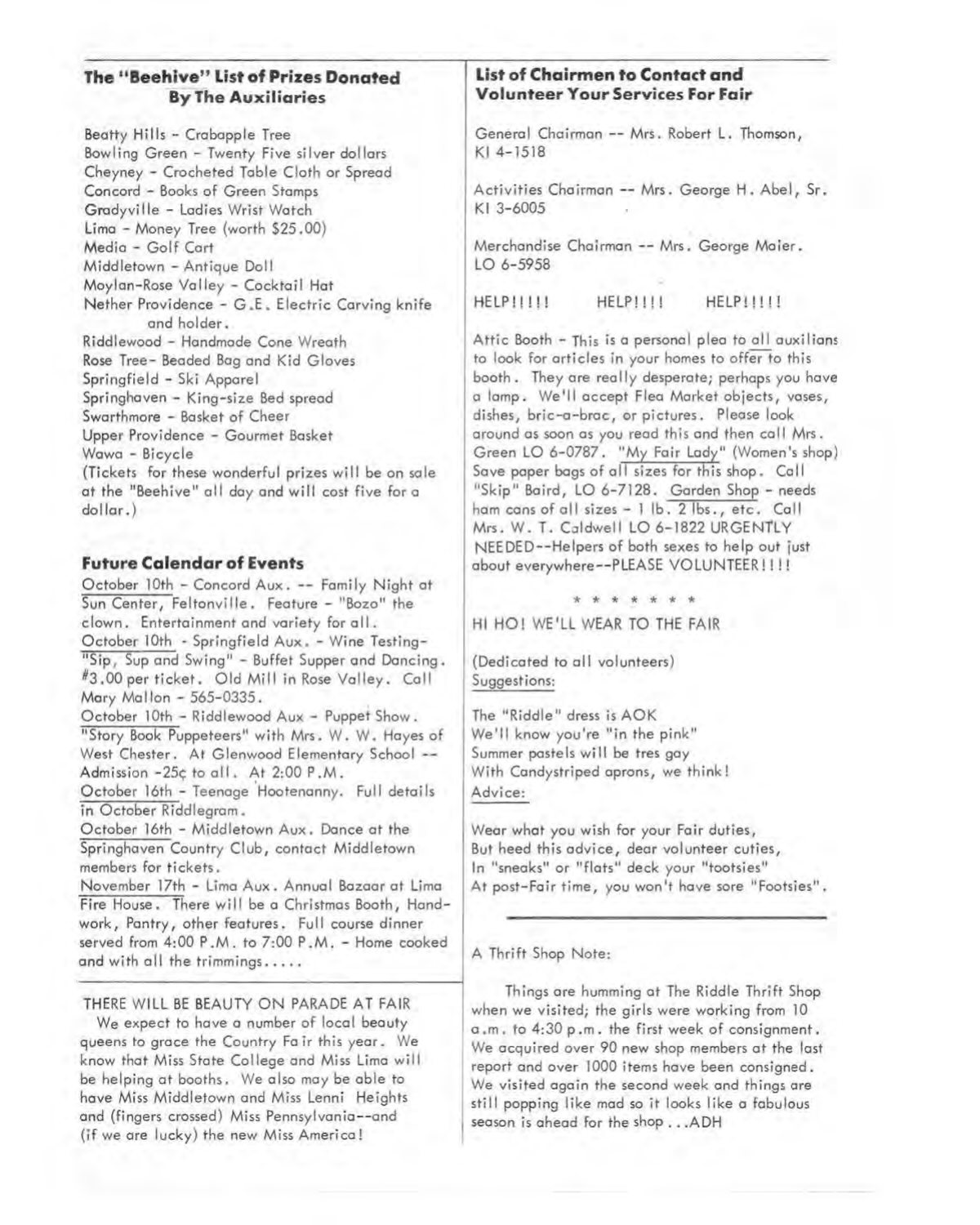# Lines To The Ladies . . . .

Linda Lewis, Miss State College, and niece of Bea Oas, co-chairman of the "Beehive" will be selling tickets at that booth .. she hails from Paoli .. Alice and Russell Case returned from a 3-week vacation in Europe, after attending the wedding of a nephew in Heidelberg, Germany ... At Riddlewood's Sept. 16th meeting in the hospital cafeteria, Mr. Vincent of Vincent's in Village Green will give a hair demonstration ... Donnie Wilbur's new assistant in the Major Treat Shop is Mrs. Ethel Hill whose hours are from I to 9 P.M... Heard the incomparable Saize Macaulay of our Thrift Shop on WXUR with Marion Pedlow on Aug. 27 ... Saize's son's girlfriend helped her hand-paint these lovely shop posters you see ... The Scottish thistle is the symbol that is so attractive CLUE, the hospital newspaper will be reactivated by those two wonderful, active hospital saleswomen, Dolores Dodd and Bea O'Donnell...

#### \*\*\*\*\*\*\*\*\*\*

Ruth Graham of the Merry Token Shop says that the "At Cost Sale" was a real smash!!! ... all items not sold were donated to Country Fair booths .. nice gesture, Mrs. G. Irene Dorsey is a darling..she helped your editor type and mimeo innumerable news releases...thanks.Volunteer Office hopes that all the "old" help will report now that Sept. is nigh...Are there members in your Auxiliary who are not receiving the Riddlegram???? Please let us know because we want all to read our monthly newsletter.... Have you ever visited the Towne House's Gourmet Shoppe ???it is a delight of imported foods •.. Frank Jelinek of Rose Tree is co-owner with Babe D'lgnazio. Jane Warwick and family spent 6 weeks in New Hampshire ... lucky gal... Circulars will be distributed by the thousands featuring all events of the Fair and an actual map to help visitors ...

Our deepest gratitude to talented Mr. Peter DeFeo, who did the beautiful art work for our program as his contribution to the hospital. The program will be given free {one to a car) when parking fee is paid ... otherwise sold for 50c... . Beatty Hills has several lovely lines of Christmas Cards for sale... call Jeannette Pappas - Kl 4-1066, or Corrie MacDowell, Kl 4-0693 to see the available books .. Phyllis Rowe and Sue Smith of Concord Recent World's Fair visitors...Nevin Woodford Mann, son of Paf Mann, married Patricia Ann Edens on Aug. 29th in Morrisville, Pa....congratulations.... Margaret Fawcett of Concord on trip to California and Seattle ... Elva Moesta of Media Aux. donated a fabulous Hawaiian cake she made for their luau .. Rose Tree conducted a couple of "blitzes" to sell their coupons--successful ly ... Get your Buffet reservations for the post-Fair event at the Log

\*\*\*\*\*\*\*

Cabin in as early as you can--\$7 .00 per couple, reservation limited due to space ... give money to Volunteer Office staff •.. Edna Teague of the Chemistry Lab-RMH intended to deliver her baby at RMH--Natch!!!--but the baby had other plans. a premature boy( 3 lbs. 2 oz.) arrived on Aug. 4th at St. Elizabeth's, N. J.... Mother and son doing fine ....

#### \* \* \* \* \* \* \* \* \* \* \* \*

Al Taylor of WRCV-TV will join us for announcing events at the Fair and we're glad he'll be there In the publicity line, watch for radio, TVand newspaper announcements about our Country Fair. . above all, tell all your friends, neighbors, and relatives about it and be sure they reserve the day for Riddle! Judy and Ed Warden moving to Carlton Place ... To Cheyney's new prexy, Alice Cooke (thank you for a special phone call to let me know you liked the RGram!!!).. Nancy Hable moving to Berwyn, Helen Rodgers to Wisconsin, Ann McClean bought a Chester Co. farm (all of Riddlewood); Esther Caudill moving to Fla.; Elsie Paulding to Georgia; {both of Wawa); Sandy Brundage will work as a librarian at Lima School; Jane Acton and family went camping in Va. and loved it! ... We're heading right down to the finish line for the Country Fair-{pushing, panic buttons galore) •. Don't miss it. . SEE YOU AT THE FAIR!!!!ADH

#### A SPECIAL SHOPPING NOTE

Do your grocery marketing at the RMH Country Fair COUNTRY STORE:

Among wonderful fresh, choice items that you may purchase on Sept. 19th for your weekend grocery shopping bag are: eggs {country fresh and boiled), fresh produce, freshly-ground coffee, water-ground corn meal, jams, jellies, relishes, scrapple, sausage, cheeses, hors d'oeuvres, varieties of prime meats, and gourmet foods.

## **A Thank You Note to Teenagers**

This is an official thank-you to the 80 Candystripers and the 3 Red Stripers (boys) who served our hospital so efficiently in all capacities. Candystripers who put in their 35 hours may stop in at the office and receive their caps. We love you all for your unselfish service and hope to hove you come back to us next summer!